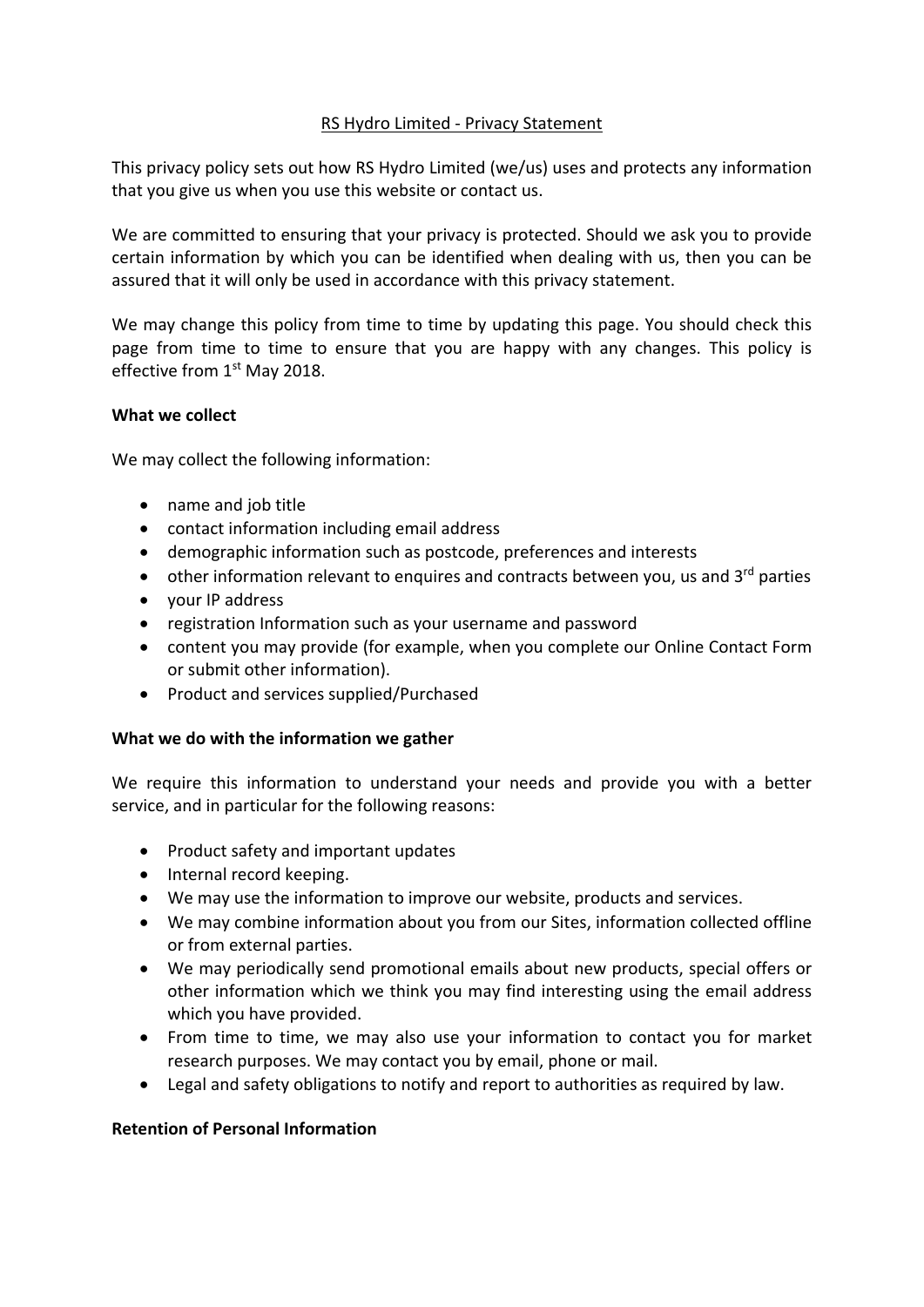To the extent permitted by applicable law, we retain personal information we obtain about you as long as

- It is needed for the purposes for which we obtained it, in accordance with the provisions of this Privacy Policy
- We have another lawful basis, stated in this Privacy Policy or at the point of collection, for retaining that information beyond the period for which it is necessary to serve the original purpose for obtaining the personal information.

### **Mobile Tracking**

 Some of ours sites are available either as mobile applications or mobile sites that you can use on your mobile device. If you use a mobile device to access and use our Sites, we may collect the following mobile‐specific information in addition to the other information described above: device or advertising ID, device type, hardware type, media access control ("MAC") address, international mobile equipment identity ("IMEI"), the version of your mobile operating system, the platform used to access or download our site (e.g., Apple, Google, Amazon, Windows), location information and usage information about your device and your use of the our Sites.

### **Information we Share**

We not sell or disclose your Personal Information to third parties without your consent. except:

- To affiliates and third‐party service providers to provide services and information on our sites, including online marketing and advertising, and to support our business operations. We require these parties to handle Personal Information in accordance with GDPR.
- To another company in connection with the sale or transfer of one of our product lines or divisions, which includes the services provided through one or more of the our affiliates.
- As may necessary for us to comply with a legal obligation or demand.

# **Change in Organization**

In the event we decide to reorganize or divest our business through sale, merger, or acquisition, we may share Personal Information about you with actual or prospective purchasers. We will require any actual or prospective purchasers to treat this Personal Information in a manner consistent with this notice.

#### **Children Privacy**

We do not knowingly collect or use any Personal Information directly from children on our Sites (we defines as "children" as minors younger than 18). We do not knowingly allow children to order our products, to communicate with us, or to use any of our online services.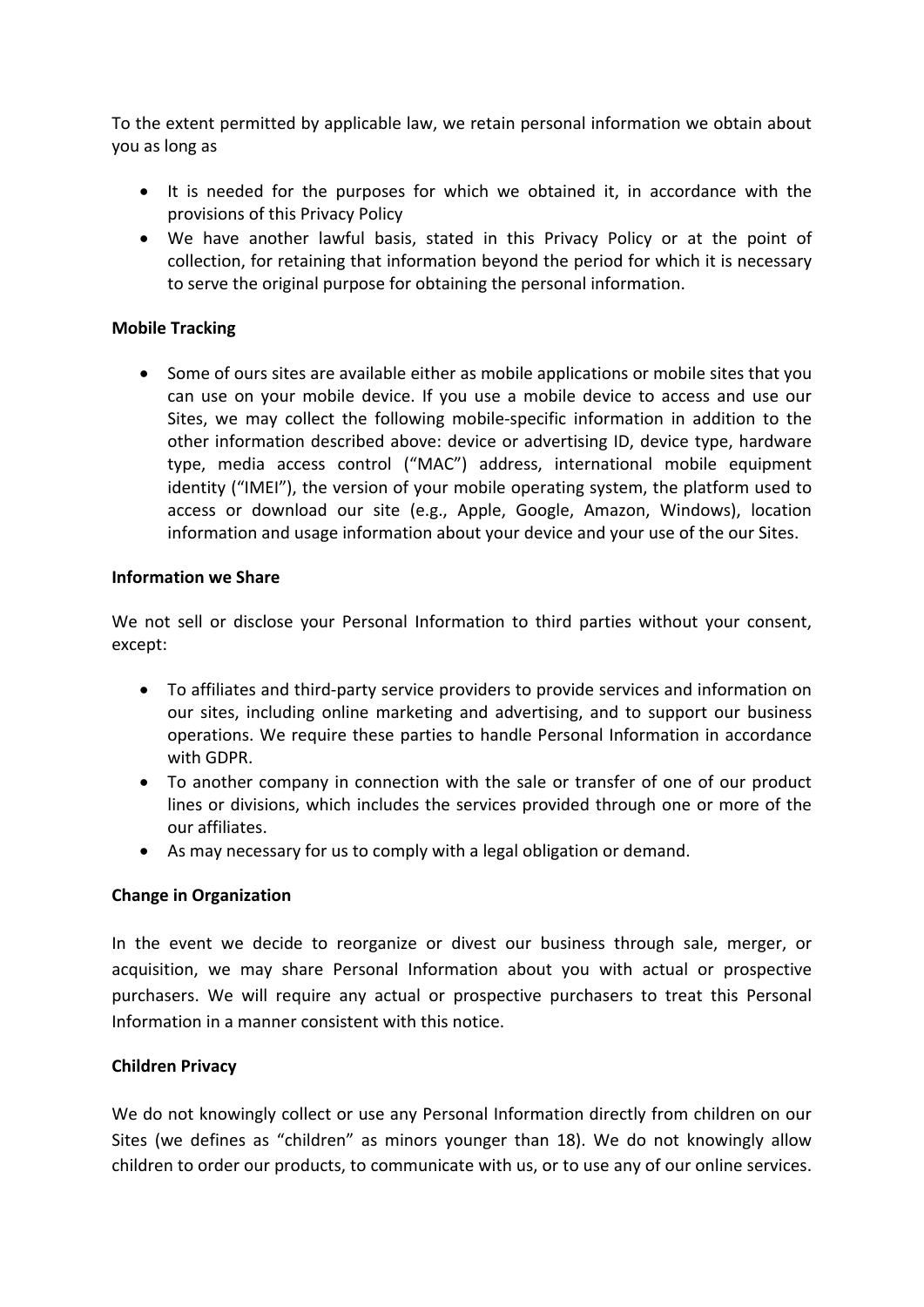If you are a parent and become aware that your child has provided us with information, please contact us using one of the methods specified below, and we will work with you to address this issue.

### **Security**

We are committed to ensuring that your information is secure. In order to prevent unauthorised access or disclosure, we have put in place suitable physical, electronic and managerial procedures to safeguard and secure the information we collect online.

#### **How we use cookies**

A cookie is a small file which asks permission to be placed on your computer's hard drive. Once you agree, the file is added and the cookie helps analyse web traffic or lets you know when you visit a particular site. Cookies allow web applications to respond to you as an individual. The web application can tailor its operations to your needs, likes and dislikes by gathering and remembering information about your preferences.

We use traffic log cookies to identify which pages are being used. This helps us analyse information about web page traffic and improve our website in order to tailor it to customer needs. We only use this information for statistical analysis purposes and then the information is removed from the system.

Overall, cookies help us provide you with a better website, by enabling us to monitor which pages you find useful and which you do not. A cookie in no way gives us access to your computer or any information about you, other than the information you choose to share with us.

You can choose to accept or decline cookies. Most web browsers automatically accept cookies, but you can usually modify your browser setting to decline cookies if you prefer. This may prevent you from taking full advantage of the website.

#### **Links to other websites**

Our website may contain links to other websites of interest. However, once you have used these links to leave our site, you should note that we do not have any control over that other website. Therefore, we cannot be responsible for the protection and privacy of any information which you provide whilst visiting such sites and such sites are not governed by this privacy statement. You should exercise caution and look at the privacy statement applicable to the website in question.

# **Controlling your personal information**

You may choose to restrict the collection or use of your personal information in the following ways: